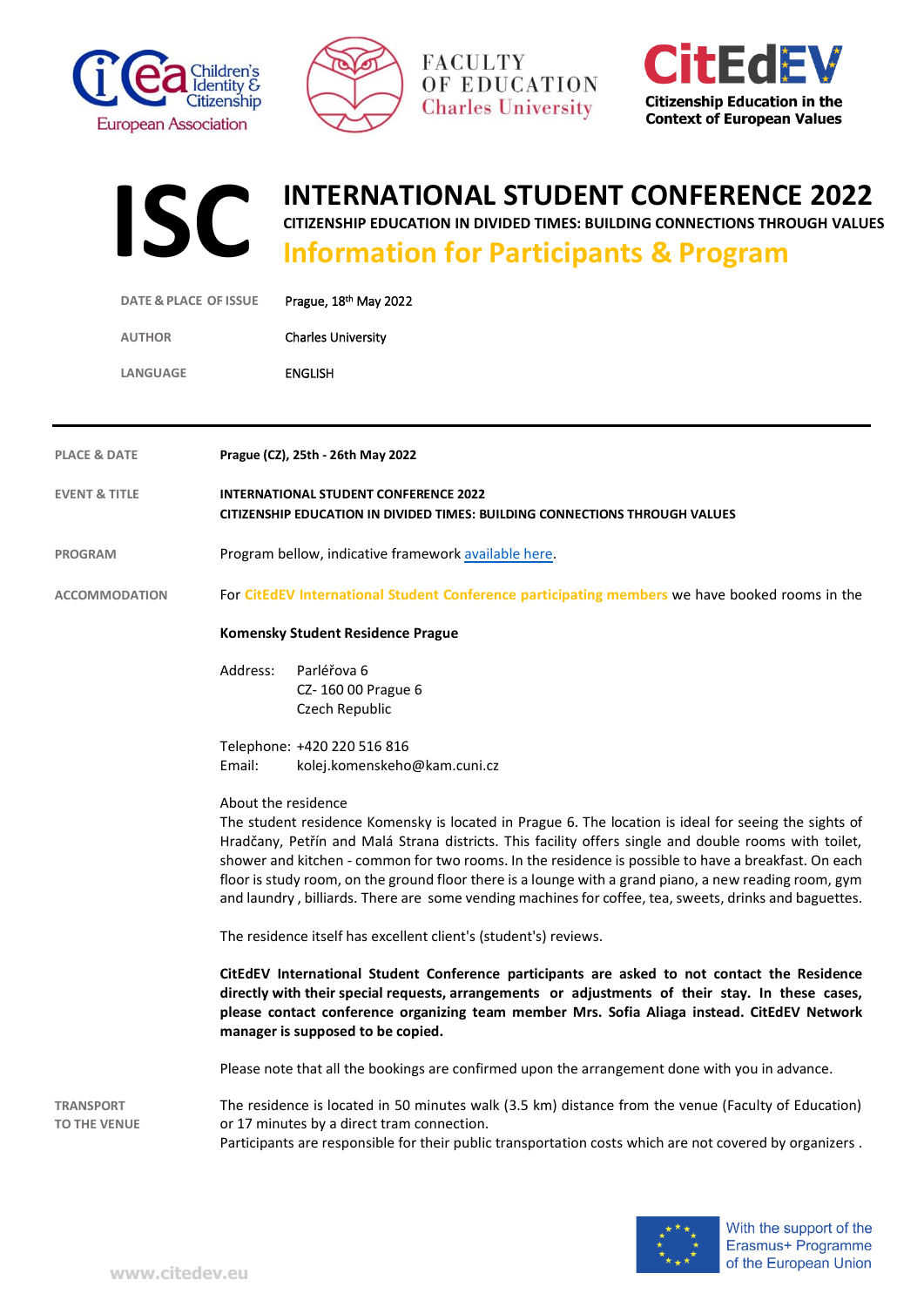







**INTERNATIONAL STUDENT CONFERENCE 2022**

*regarding the general infrormation* [info@citedev.eu](mailto:info@citedev.eu?subject=CitEdEV%20IC%202022:%20General%20information%20-%20question)

> *regarding the arrangements for CitEdEV Network members and/or their adjustments* [saliaga@citedev.eu](mailto:saliaga@citedev.eu?subject=CitEdEV%20IC%202022:%20Arrangements%20-%20question)

*regarding the decisive requests or matter of urgency*, please contact CitEdEV Network Manager, Stan Bohacik Bittner sbohacik@citedev.eu

**TRAVELING DOCUMENTS** As mentioned already in the CitEdEV e-Newsletter, all the participating CitEdEV Network Members will be provided with all the necessary documents for their travel by 20th May (if not agreed any other way). **PLEASE NOTE: In accordance with EU requirements you need to provide us with boarding passes and tickets for public transportation you used.**

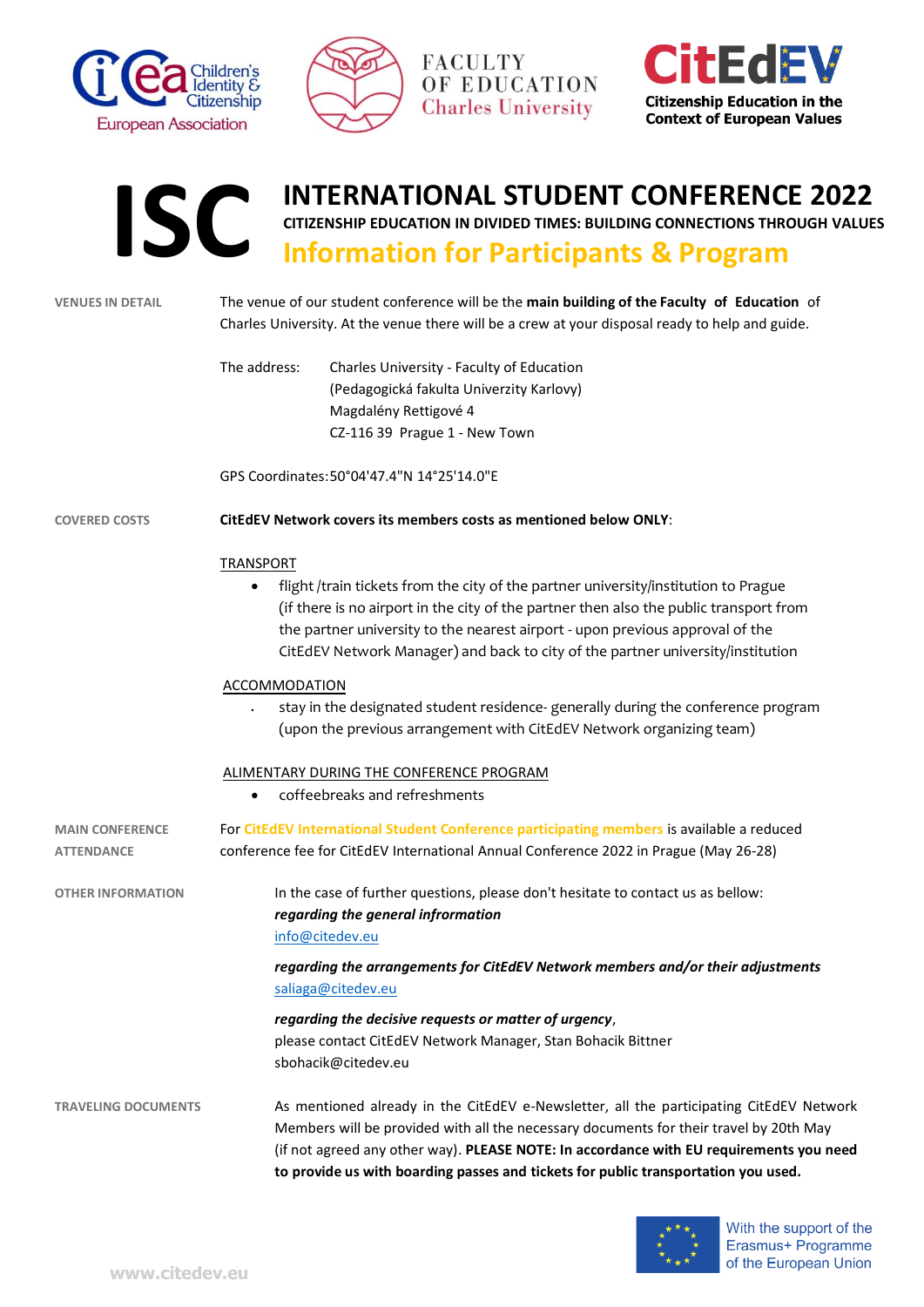



**Citizenship Education in the Context of European Values** 



- **GUESTS & COLLEAGUES** In the case of free capacity, we would be happy to help with the arrangements for your guests (family members, partners, friends) or colleagues who are not CitEdEV Network members. Please note that in such cases the conditions will be handled individually and there is no claim to this arrangements.
- **ATTENDANCE RULES** You are supposed to be present all along the one and a half day programme. Do not miss any session, please otherwise you will be not recognized as a CitEdEV International Student Conference 2022 participant and therefore you will not receive a certificate of attendance.
- **NOTES FOR PARTICIPANTS** You are arranged in pairs. This means that you each have 20 minutes to present and after the two of your presentations we have 20 minutes for discussion. First, each of you provides feed-back to your pair in 2-3 minutes. Then the chair provides feed-back to each of your talks in 5 minutes. Then the discussion is open to everybody else.